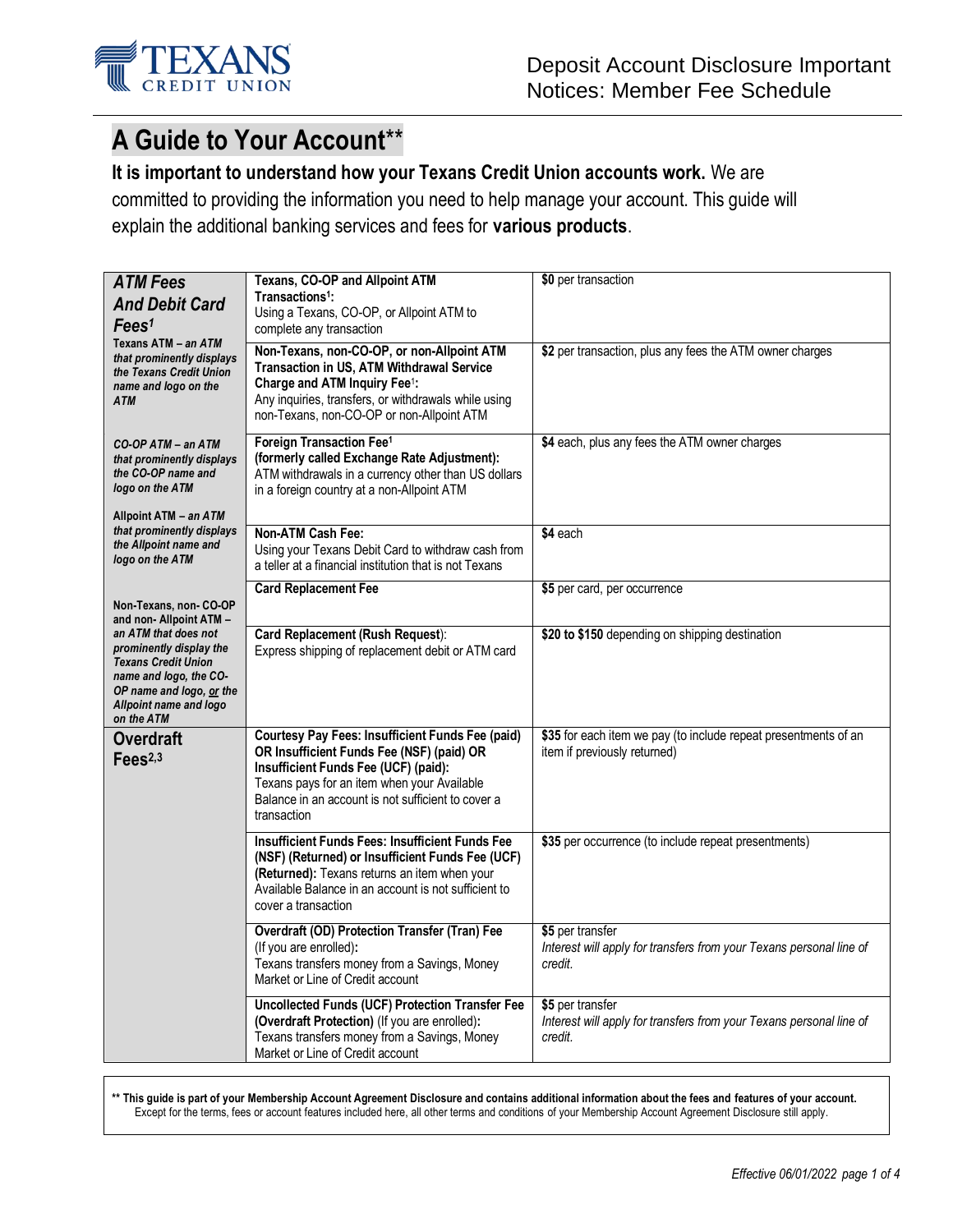

| <b>Deposit</b><br><b>Services</b> | <b>Bagged Coin Fee:</b><br>Loose coin over \$25 or rolled coin over \$100<br>(members under 18 are exempt from fee)                                                                                         | \$5 or 5%<br>(whichever is greater)                                                                                                                                                                                |
|-----------------------------------|-------------------------------------------------------------------------------------------------------------------------------------------------------------------------------------------------------------|--------------------------------------------------------------------------------------------------------------------------------------------------------------------------------------------------------------------|
| Fees <sup>4</sup>                 | <b>Check Cashing for Non-Members:</b><br>Only available for "on us" checks                                                                                                                                  | \$5 per item                                                                                                                                                                                                       |
|                                   | <b>Check Copy Fee:</b><br>All accounts                                                                                                                                                                      | \$3 per check or free in online banking                                                                                                                                                                            |
|                                   | <b>Check Printing</b>                                                                                                                                                                                       | Prices may vary depending on style - My Texans Interest<br>Checking accounts receive reimbursement for one box of Texans<br>Credit Union custom checks per year.<br>Harland Clarke is the approved check provider. |
|                                   | DocuSign document paper copy fee:<br>Documents no longer available to be printed from<br>DocuSign, (see Texans Credit Union Electronic<br>Record and Signature Disclosure for availability<br>information). | \$3 per item                                                                                                                                                                                                       |
|                                   | <b>Domestic Collection Cash Letter:</b><br>Requires signature endorsement (no stamps)<br>Generally up to 6-8 week delay of funds; includes oil<br>and gas leases and bonds (excluding savings bonds)        | \$25 - Members are also responsible for fees assessed by other<br>financial institutions involved in the collection process including<br>any fees for nonpayment or return of item(s)                              |
|                                   | Foreign Collection (Coll) Cash Letter Fee (less<br>than \$200):<br>Requires signature endorsement (no stamps)<br>Generally up to 6-8 week delay of funds                                                    | \$25 - Members are also responsible for fees assessed by other<br>financial institutions involved in the collection process including<br>any fees for nonpayment or return of item(s)                              |
|                                   | Foreign Collection (Coll) Collected Credit (Cr)<br>Fee (\$200 or greater):<br>Requires signature endorsement (no stamps)<br>Generally up to 6-8 week delay of funds                                         | \$55 - Members are also responsible for fees assessed by other<br>financial institutions involved in the collection process including<br>any fees for nonpayment or return of item(s)                              |
|                                   | <b>Inactivity Fee:</b><br>Checking account with no activity for 120 days<br>Fee is waived if the account has an average daily<br>balance of \$2,000 or more                                                 | \$5 per month of inactivity                                                                                                                                                                                        |
|                                   | <b>Legal Processing Fee:</b><br>Levy, garnishment, etc.                                                                                                                                                     | \$100 per occurrence (\$100 minimum)                                                                                                                                                                               |
|                                   | <b>Monthly Service Fee<sup>4</sup></b>                                                                                                                                                                      | \$5 per month My Texans Checking<br>\$10 per month My Texans Interest Checking, Texans Money<br>Market and Performance Money Market                                                                                |
|                                   | <b>Paper Statement Fee:</b><br>Applicable to all checking accounts                                                                                                                                          | \$2 per statement                                                                                                                                                                                                  |
|                                   | <b>Returned Check Charge:</b><br>Deposited item or cashed check                                                                                                                                             | \$10 per unpaid item that you deposited or cashed                                                                                                                                                                  |
|                                   | <b>Returned Mail Fee</b>                                                                                                                                                                                    | \$5                                                                                                                                                                                                                |
|                                   | <b>Statement Print Service Charge:</b><br>Statements, images, computer printouts, etc.                                                                                                                      | \$3 per item                                                                                                                                                                                                       |
|                                   | <b>Stop Payment Fee:</b><br>Initial request or renewal of existing request                                                                                                                                  | \$30 per request, per item                                                                                                                                                                                         |
|                                   | <b>Temporary Check Fee:</b><br>Existing accounts                                                                                                                                                            | \$5 per four checks (four-check minimum)                                                                                                                                                                           |
|                                   | Visa Gift Cards - Pre-designed:<br>Min. value: \$25; max value: \$1,000                                                                                                                                     | \$3.95 per card                                                                                                                                                                                                    |
|                                   | Visa Gift Cards - Custom Design:<br>Min. value: \$10; max. value: \$250                                                                                                                                     | \$5.95 per card, plus custom charges include shipping<br>(only available online)                                                                                                                                   |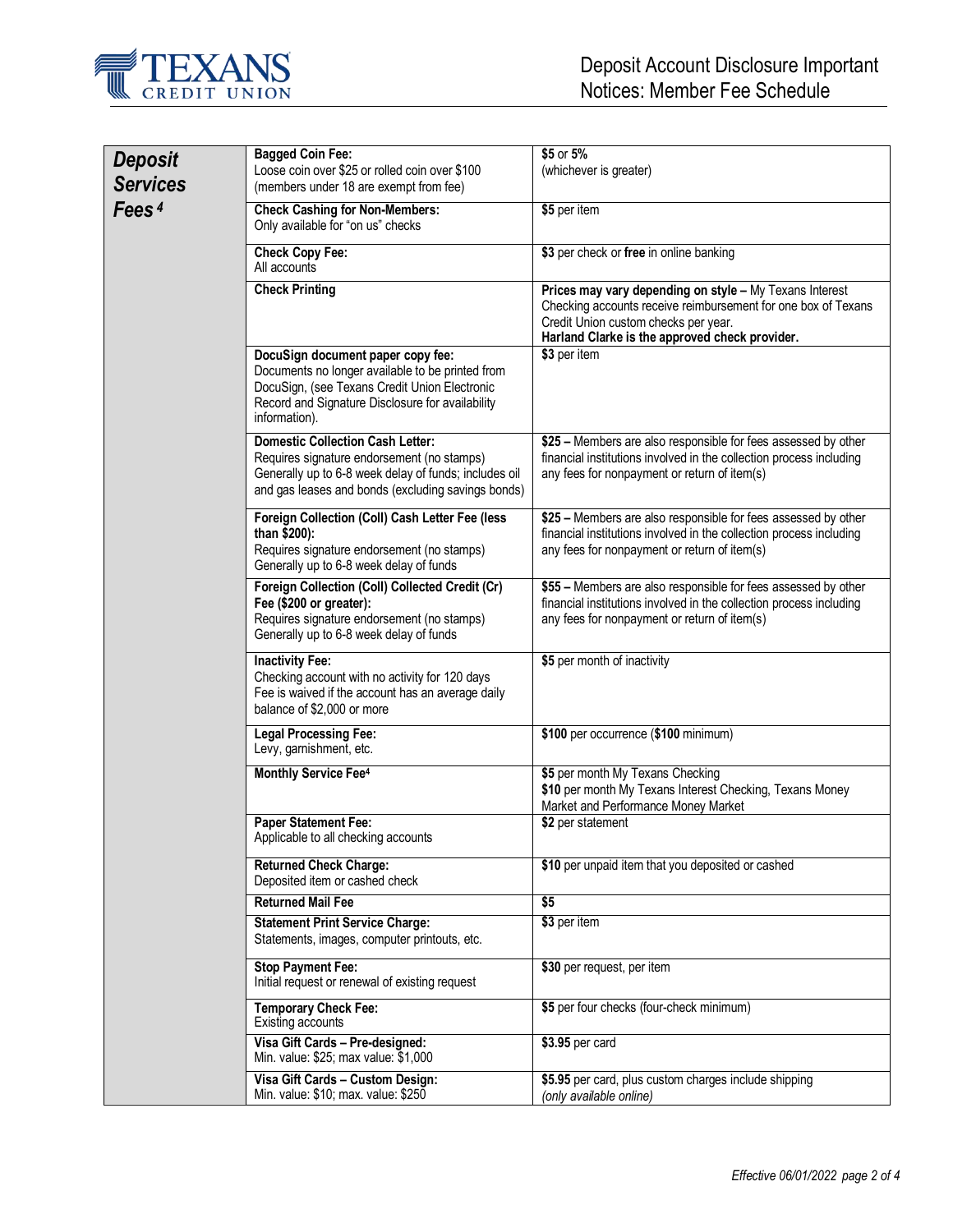

| <b>Wire Transfers</b><br>Fees <sup>5</sup> | Domestic and Foreign Incoming Wire Fee:<br>A wire transfer that is deposited into your account<br>from another bank                                                                                                                  | \$10<br>Fee disclosed at the time of transaction       |
|--------------------------------------------|--------------------------------------------------------------------------------------------------------------------------------------------------------------------------------------------------------------------------------------|--------------------------------------------------------|
|                                            | Wire Out Charge:<br>Domestic - A wire transfer that you send from your<br>account to another US bank<br>Foreign (INTL Wire) - A wire transfer that you send<br>from your account to a bank account outside the US                    |                                                        |
|                                            | International Tracers, Amendments, Reversal<br><b>Requests</b>                                                                                                                                                                       | Fee varies with a maximum charge of \$100, per request |
| <b>Research</b>                            | <b>Account Research and Reconciliation</b>                                                                                                                                                                                           | \$20 per hour (\$20 minimum)                           |
| <b>Services Fees</b>                       | <b>Immigration Letter</b>                                                                                                                                                                                                            | \$36 per letter                                        |
|                                            | Verification of Deposit Letter:<br>(Does not apply to CU Member Mortgages)                                                                                                                                                           | \$10 per letter                                        |
|                                            | <b>Current Balance Letter Fee</b>                                                                                                                                                                                                    | \$10 per letter                                        |
| <b>Electronic</b><br><b>Services</b>       | TOBI:<br>(Texans Over-the-Phone Banking Interface)                                                                                                                                                                                   | <b>None</b>                                            |
| Fees <sup>6,7</sup>                        | Insufficient Funds Fee Paid Item:<br>Including Courtesy Pay                                                                                                                                                                          | \$35                                                   |
|                                            | <b>Online Banking:</b>                                                                                                                                                                                                               |                                                        |
|                                            | Setup fee                                                                                                                                                                                                                            | <b>None</b>                                            |
|                                            | Monthly service charge                                                                                                                                                                                                               | None                                                   |
|                                            | <b>Online Bank Transfers:</b>                                                                                                                                                                                                        |                                                        |
|                                            | Account link (bank to bank)<br>Incoming                                                                                                                                                                                              | None                                                   |
|                                            | Outgoing <sup>6</sup>                                                                                                                                                                                                                | \$6                                                    |
|                                            | <b>Online Bill Pay Service:</b><br>Monthly service charge (all accounts)                                                                                                                                                             | <b>None</b>                                            |
|                                            | <b>Pre-Authorized One-Time Payments:</b><br>Telephone, IVR, and Web Center Payments                                                                                                                                                  | varies                                                 |
|                                            | Return Payments Fee (includes One-Time<br>Payments):<br>Returned due to: insufficient funds in account,<br>closed account, authorization revoked, unauthorized<br>debit, account frozen or incorrect account number <sup>7</sup>     | \$25                                                   |
| <b>Miscellaneous</b>                       | <b>Cashier's Checks</b>                                                                                                                                                                                                              | \$5                                                    |
| Services Fees <sup>8</sup>                 | Cashier's Checks <sup>8</sup> / Money Order Replacement                                                                                                                                                                              | \$30                                                   |
|                                            | <b>Credit Card Replacement:</b><br>Expedited domestic and international shipping                                                                                                                                                     | \$25                                                   |
|                                            | (Formerly titled Erroneous Debit Card<br><b>Transaction Dispute) Debit Card Billing Dispute</b><br>May be assessed only if it is determined that no<br>billing error actually occurred and the dispute was<br>not made in good-faith | \$25 per transaction                                   |
|                                            | Lien Release Fee, non-mortgage loans<br>Lien Release Fee, mortgage loans                                                                                                                                                             | \$15<br>\$25                                           |
|                                            | <b>Money Orders</b>                                                                                                                                                                                                                  | \$3                                                    |
|                                            | <b>Payment Extension Fee</b>                                                                                                                                                                                                         | \$35                                                   |
| <b>Safe Deposit</b>                        | <b>Safe Deposit Boxes:</b>                                                                                                                                                                                                           |                                                        |
| <b>Boxes Fees</b>                          | Annual rental fee<br>$3" \times 5" \times 22"$<br>$3" \times 10" \times 22"$                                                                                                                                                         | \$25<br>\$40                                           |
| Safe deposit boxes                         | 5" x 10" x 22"                                                                                                                                                                                                                       | \$60                                                   |
| subject to availability.                   | 10" x 10" x 22"                                                                                                                                                                                                                      | \$100                                                  |
| Select locations only.                     | 10" x 15" x 22"                                                                                                                                                                                                                      | \$150                                                  |
|                                            | <b>Refundable Key Deposit</b>                                                                                                                                                                                                        | \$15                                                   |